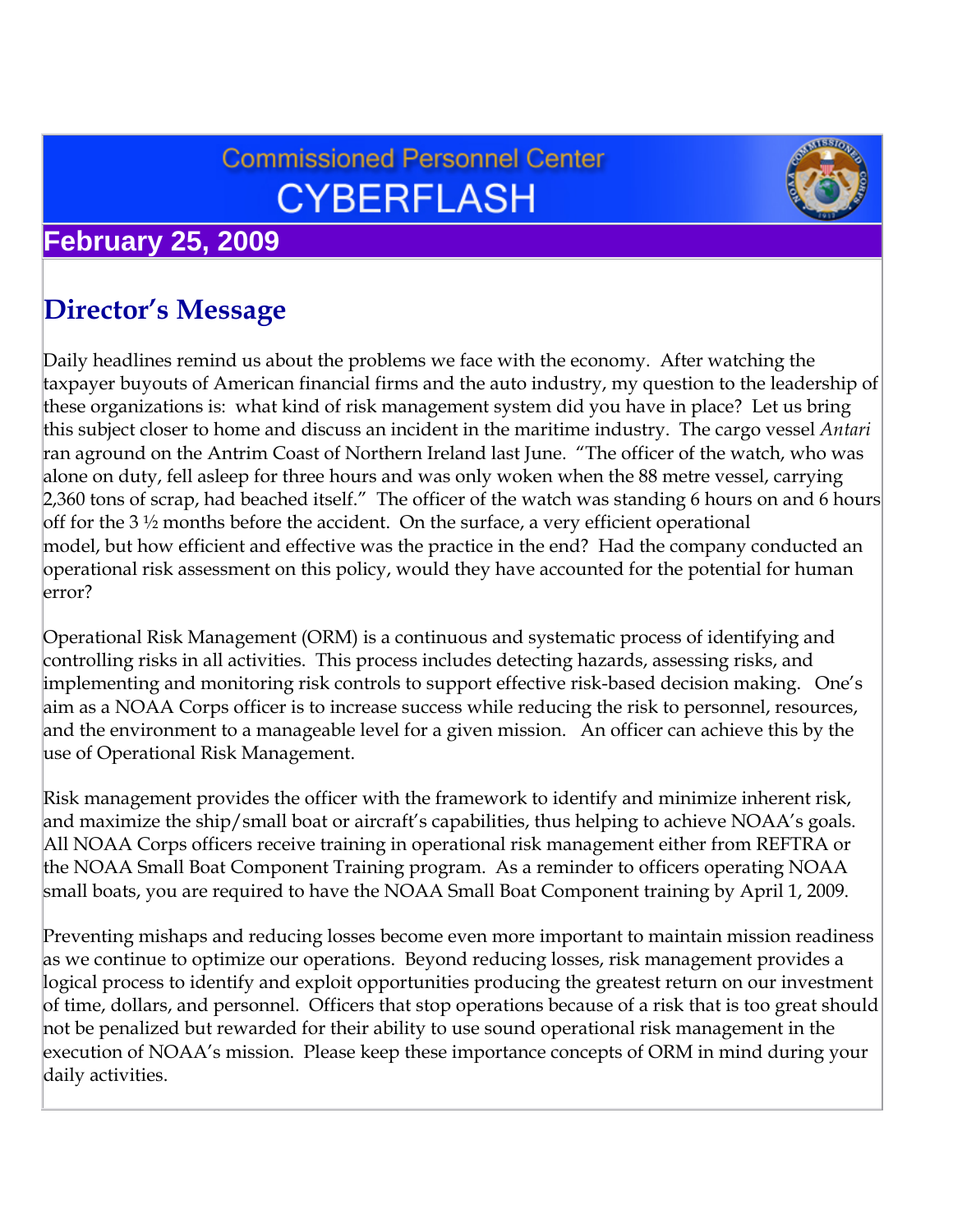

CAPT Raymond C. Slagle, NOAA Director, Commissioned Personnel Center

# **Announcements**

#### **Aviation Packets Due**

Reminder: the deadline for submission for those applying for the aviation program is March 1, 2009.

#### **BOTC 111, 112, and 113 Address Change**

Officers from BOTC 111, 112, and 113 are to ensure that you have placed a change-of-address from USMMA to your current duty station. NOAA Training Center at USMMA is still receiving mail for officers that have been reassigned.

#### **Reduction of Use of Social Security Numbers for DOD**

DoD has begun the implementation of the SSN Reduction Communications Plan. Some Key Messages are as follows:

1) SSNs will no longer be printed on ID cards and should not be relied on as a unique ID number for personal identifiers

2) These changes are being made by the Department to protect the identity information of the cardholder

- 3) Changes to ID cards will occur when the cardholders' expired cards are renewed
- 4) The removal of SSNs will occur in three phases:

 - Phase One: Began December 2008; Dependent SSNs will be removed; Sponsor SSN will remain visible

 - Phase Two: To begin end of 2009; All printed SSNs will be removed; (Geneva Conventions cards will retain the last four digits of the SSN)

- Phase Three: To begin during 2012; SSNs embedded in barcodes will be removed

For more information regarding the SSN Reduction initiative, visit [www.dmdc.osd.mil/smartcard](http://www.dmdc.osd.mil/smartcard). Questions about this effort should be emailed to [mailto:CACsupport@osd.pentagon.mil.](mailto:CACsupport@osd.pentagon.mil)

 $\_$  , and the set of the set of the set of the set of the set of the set of the set of the set of the set of the set of the set of the set of the set of the set of the set of the set of the set of the set of the set of th

#### **Approved Retirements/Resignations/Separations**

The following officers have approved retirements, resignations, or separations. Be sure to thank